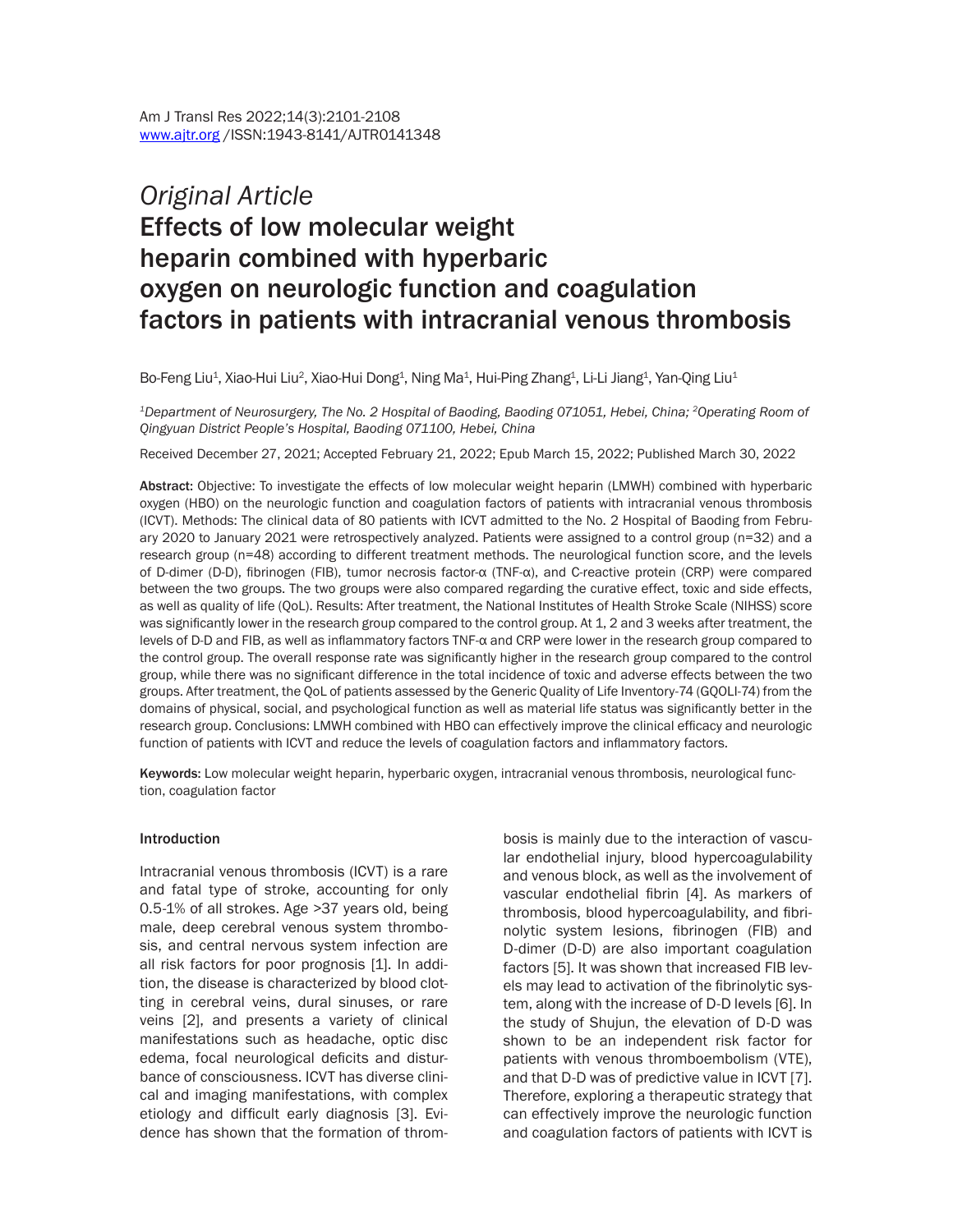of great significance for improving clinical symptoms and curbing disease progression.

At present, anticoagulant therapy, such as heparin (HP), is used to treat ICVT. However, research has shown that most patients develop hemorrhage at the thalamic infarction site when receiving treatment [8]. HP is widely used in clinical treatment of ICVT. Unfractionated heparin (UFH) is commonly used in microvascular surgery to prevent the formation of microvascular thrombosis. Fixed-dose HP infusion, which was previously considered adequate for the prevention of VTE, has now beenfound to be inappropriate for most patients [9]. Low molecular weight heparin (LMWH) is a depolymerizer of HP, which has similar pharmacological effects as HP and more prominent antithrombotic effects than HP [10]. Studies have shown that LMWH has significant efficacy and safety in the treatment of lower limb deep vein thrombosis in patients with hypertensive intracerebral hemorrhage and can significantly improve the quality of life (QoL) of patients [11]. However, LMWH has also been reported to induce bleeding [12]. Hyperbaric oxygen (HBO) is a treatment method that increases atmospheric pressure by 100% oxygen to achieve therapeutic purposes, which can be used to treat diseases such as poor wound healing and carbon monoxide poisoning [13]. Also, HBO can be used to treat cerebral venous air embolism and prevent VET [14]. However, it may also induce barometric injury, oxygen poisoning, decompression sickness and other toxic and side reactions [15]. Considering that both treatments have therapeutic effects on VET, we combined these two treatments to evaluate their clinical effects in ICVT.

The innovation of this study is that we compared and analyzed the clinical effects of LMWH combined with HBO therapy and HBO monotherapy, and evaluated the therapeutic efficacy, neurologic function and coagulation factors of patients with ICVT, to provide a reference for treatment of ICVT.

# Materials and methods

#### *Clinical data collection*

In this retrospective study, 80 patients with ICVT admitted to the No. 2 Hospital of Baoding from February 2020 to January 2021 were selected and assigned to a control group (n= 32) and a research group (n=48) based on different treatment methods. Patient inclusion criteria: patients who met the diagnostic criteria of ICVT and were confirmed by computed tomography (CT) or magnetic resonance imaging (MRI) [16]; Patients with an age ≥18 years old, with stable vital signs, independent thinking ability, complete clinical general information, and confirmed diagnosis of ICVT by supersonic inspection or color Doppler ultrasonography. This study was approved by the Ethics Committee of the No. 2 Hospital of Baoding. Exclusion criteria: patients who were lost to follow-up; patients with sensory, motor, cognitive, speech and intellectual dysfunction; patients who were unable to receive preventive measures at admission due to existing contraindications; patients with mental illness, abnormal liver and kidney function, or abnormal immune system; dropouts; and patients who discharged themselves from the hospital against medical advice.

# *Treatment regimens*

Patients in the control group were treated with HBO therapy once daily for 100 minutes each time, with a treatment pressure of 0.2 MPa, and intermittent oxygen inhalation for 60 minutes during treatment. The intermittent oxygen inhalation process was implemented by 3 times (20 minutes/time), with a 5-minute rest in between. The patients were treated for two courses and 15 times for each course, with a one-week break in between.

Patients in the research group were additionally given LMWH (Qilu Pharmaceutical, Jinan, CHN, H20030429) 10 mg per os, once a day, for 3 days. Patients received HBO therapy first and then oral LMWH therapy.

# *Outcome measures*

*Neurological function score:* The National Institutes of Health Stroke Scale (NIHSS) score [17] was used to evaluate the neurological function of patients. The score ranges from 0-42, with 0-1 for normal, 2-4 for mild, 5-15 for moderate, 16-20 for moderate-severe, and 21-42 for severe. Lower scores indicated better neurological recovery.

*Detection of coagulation factors:* The levels of D-D and FIB were measured before and 1, 2 and 3 weeks after treatment. 5 ml of venous blood were collected from each patient and centrifuged at  $1500 \times g$  (4°C) for 10 min, and the resultant serum was refrigerated at -70°C for use. A hemagglutination analyzer (Bohui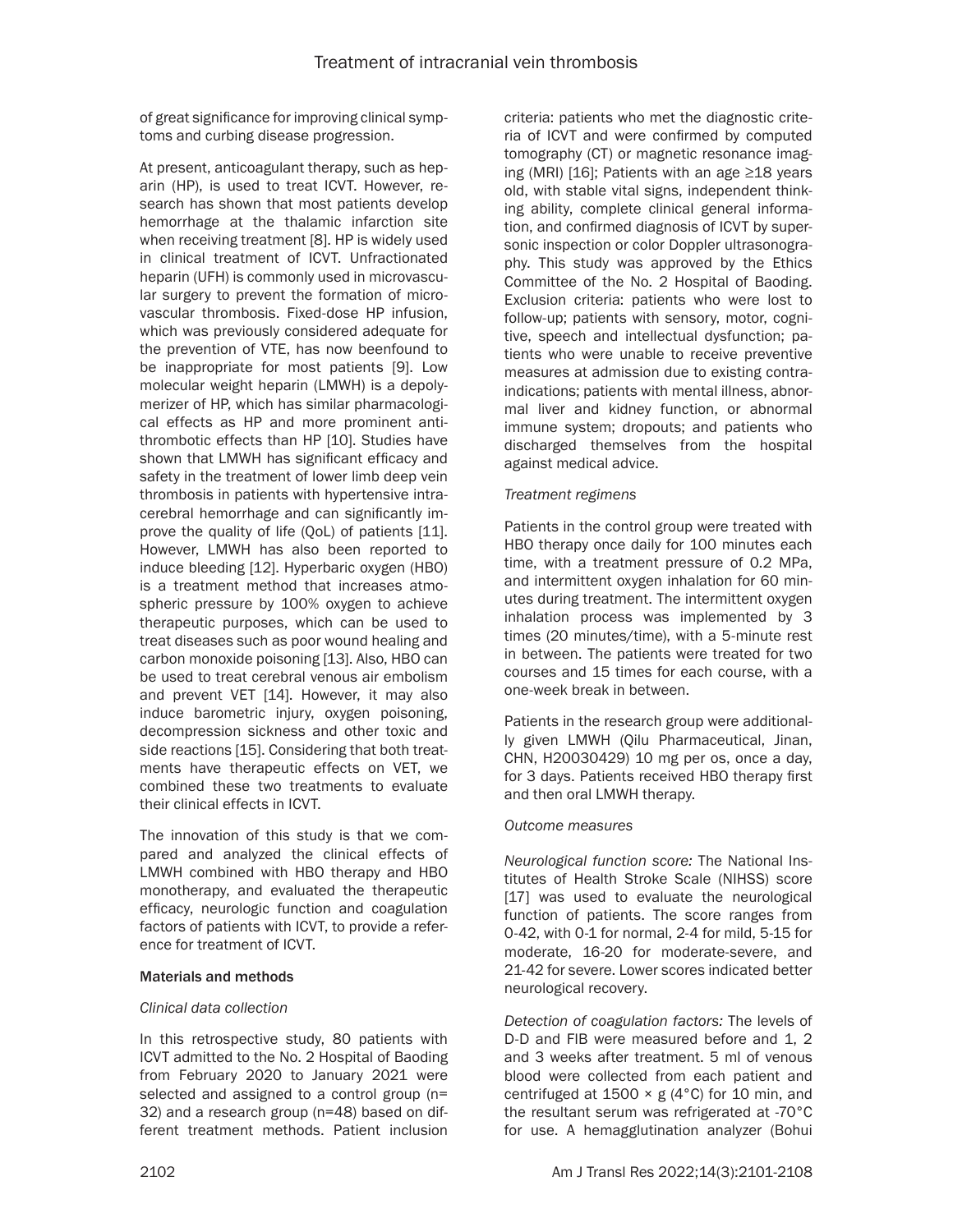Biotech, Beijing, China, b026) was used to detect serum D-D and FIB levels.

*Detection of inflammatory factors:* The levels of tumor necrosis factor-α (TNF-α) and C-reactive protein (CRP) were detected before and 1, 2 and 3 weeks after treatment. After samplings of 5 mL venous blood from each patient were collected and centrifuged at  $1500 \times g$  (4°C) for 10 min the resulting serum was frozen at -70°C for testing. Serum levels of TNF-α and CRP were determined using enzyme-linked immunosorbent assay (ELISA) [18] according to the instructions of TNF-α and CRP ELISA kits (EK-Bioscience Biotech, Shanghai, CHN, EK-H12145, EK-H10077).

*Clinical efficacy:* The clinical efficacy of both groups was observed after treatment. Markedly effective: the NIHSS score of the patient decreased by 46%-90% after treatment, with relieved or basically disappeared clinical symptoms. Effective: the NIHSS score decreased by 18%-45% after treatment, with improved clinical symptoms. Ineffective: the NIHSS score decreased by <18%, with no improvement in clinical symptoms. The overall response rate (ORR) was calculated as (markedly effective + effective) cases/total cases × 100%.

*Toxic and side effects:* The toxic and side effects, including anemia, bleeding, contusion and nausea, were observed and recorded in both groups.

*QoL assessment:* The Generic Quality of Life Inventory-74 (GQOLI-74) [19] was used to assess the QoL of patients from the domains of physical, social and psychological functioning as well as material life state before and after treatment. Higher scores indicate better QoL.

Among the above outcome measures, the primary ones of this study were NIHSS score, levels of D-D, FIB, TNF-α, and CRP, toxic and side reactions, and GQOLI-74 score; the secondary outcome measure was clinical efficacy.

# *Statistical analysis*

The data were statistically analyzed by SPSS21.0 (SPSS, Inc., Chicago, IL, USA) and visualized using GraphPad Prism 6.0 (Graph-Pad Software Inc., San Diego, CA, USA). Categorical data were described as cases/percentages [n (%)], and the difference between groups was identified by Chi-square test or Chisquare continuity correction (applied when theoretical frequency <5 in the Chi-square test). Quantitative data were expressed as mean ± standard deviation (mean  $\pm$  SD); the difference between groups was identified by independent samples t-test, and that within the group before and after treatment was identified by paired t-test; repeated-measures analysis of variance (ANOVA) was used for intra- and intergroup comparisons at different time points, and the Bonferroni method was used for posthoc pairwise comparisons. Differences were considered to be significant at P<0.05.

# **Results**

# *Patient baseline data*

The comparison of baseline data showed no statistical difference in average age, gender, body mass index (BMI), mean course of disease, bleeding site, history of coronary heart disease, diabetes, hypertension, smoking and alcoholism, as well as residence and exercise habits between the two groups (P>0.05), indicating comparability (Table 1).

*Comparison of neurologic function between the two groups before and after treatment*

The NIHSS score showed no significant difference between the two groups before treatment (P>0.05); After treatment, the NIHSS score reduced significantly in both groups (P<0.05), with a lower score in the research group compared with the control group (P<0.05, Table 2).

*Comparison of the levels of coagulation factors between the two groups before and after treatment*

The levels of D-D and FIB showed no significant difference between the two groups before treatment (P>0.05). At 1, 2 and 3 weeks after treatment, D-D and FIB levels were reduced in both groups (P<0.05), with lower levels in the research group compared with the control group (P<0.05, Figure 1).

### *Comparison of inflammatory factors between the two groups before and after treatment*

The levels of TNF-α and CRP were not statistically different between the two groups before treatment (P>0.05). At 1, 2 and 3 weeks after treatment, TNF-α and CRP levels decreased significantly (P<0.05), especially in the research group (P<0.05, Figure 2).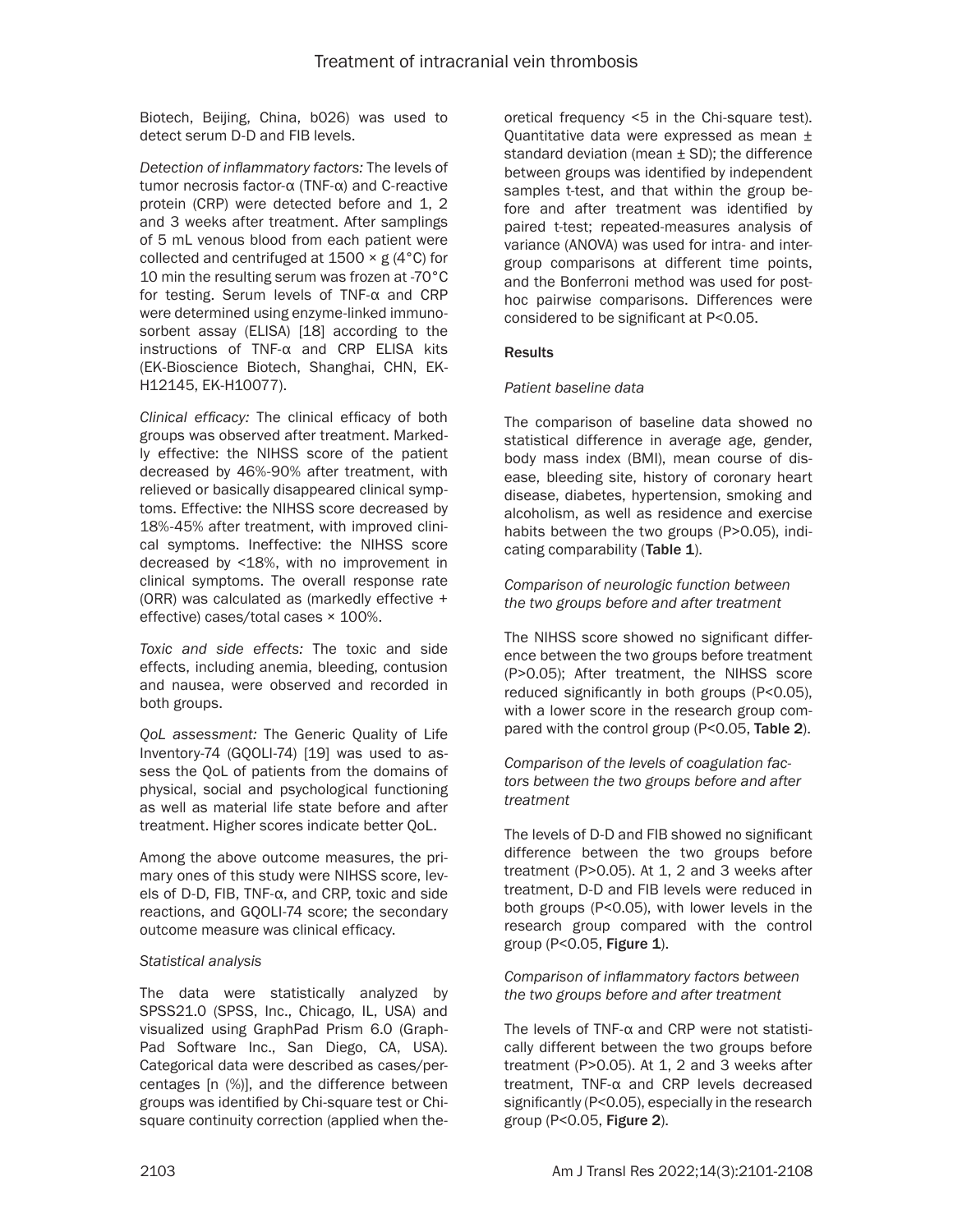| Variable                          | Control<br>group $(n=32)$ | Research<br>group $(n=48)$ | $t/x^2$ | P           |
|-----------------------------------|---------------------------|----------------------------|---------|-------------|
| Average age (years)               | $62.15 \pm 6.22$          | 60.08±6.09                 | 1.477   | 0.144       |
| Gender                            |                           |                            | 0.076   | 0.783       |
| Male                              | 15 (46.88)                | 21 (43.75)                 |         |             |
| Female                            | 17(53.13)                 | 27 (56.25)                 |         |             |
| BMI ( $kg/m2$ )                   | 21.86±1.95                | $21.58 + 1.93$             |         | 0.633 0.529 |
| Average course of disease (h)     | $2.06 \pm 0.22$           | $2.09 \pm 0.31$            | 0.473   | 0.637       |
| <b>Bleeding site</b>              |                           |                            | 0.417   | 0.937       |
| Cerebral lobe                     | 4(12.50)                  | 6(12.50)                   |         |             |
| Thalamencephalon                  | 13 (40.63)                | 17 (35.42)                 |         |             |
| Basal ganglia                     | 10 (31.25)                | 15 (31.25)                 |         |             |
| Cerebellum                        | 5(15.63)                  | 10 (20.83)                 |         |             |
| History of coronary heart disease |                           |                            |         | 0.413 0.521 |
| Yes                               | 19 (59.38)                | 25 (52.08)                 |         |             |
| N <sub>0</sub>                    | 13 (40.63)                | 23 (47.92)                 |         |             |
| History of diabetes               |                           |                            | 0.309   | 0.578       |
| Yes                               | 20 (62.50)                | 27 (56.25)                 |         |             |
| <b>No</b>                         | 12 (37.50)                | 21 (43.75)                 |         |             |
| History of hypertension           |                           |                            |         | 0.833 0.361 |
| Yes                               | 18 (56.25)                | 22 (45.83)                 |         |             |
| <b>No</b>                         | 14 (43.75)                | 26 (54.17)                 |         |             |
| History of smoking                |                           |                            |         | 1.524 0.217 |
| Yes                               | 23 (71.88)                | 28 (58.33)                 |         |             |
| N <sub>0</sub>                    | 9(28.13)                  | 20 (41.67)                 |         |             |
| History of alcoholism             |                           |                            |         | 1.368 0.242 |
| Yes                               | 24 (75.00)                | 30 (62.50)                 |         |             |
| <b>No</b>                         | 8(25.00)                  | 18 (37.50)                 |         |             |
| Residence                         |                           |                            |         | 1.212 0.271 |
| Urban                             | 20 (62.50)                | 24 (50.00)                 |         |             |
| Rural                             | 12 (37.50)                | 24 (50.00)                 |         |             |
| <b>Exercise habits</b>            |                           |                            | 2.537   | 0.111       |
| Yes                               | 23 (71.88)                | 26 (54.17)                 |         |             |
| No                                | 9(28.13)                  | 22 (45.83)                 |         |             |

Table 1. Baseline data of patients in both groups  $[n \, (\%)$  (Mean  $\pm$  SD)]

Note: BMI: body mass index.

#### Table 2. Comparison of neurologi function between both groups before and after treatment (Mean ± SD)

|                |    | <b>NIHSS scores</b> |                   |  |  |  |
|----------------|----|---------------------|-------------------|--|--|--|
| Groups         | n  | <b>Before</b>       | After             |  |  |  |
|                |    | treatment           | treatment         |  |  |  |
| Control group  | 32 | $15.22 + 1.02$      | $9.57 \pm 0.94$ # |  |  |  |
| Research group | 48 | $15.24 \pm 1.09$    | $7.35 + 0.29$ #   |  |  |  |
|                |    | 0.082               | 15.350            |  |  |  |
|                |    | 0.935               | < 0.001           |  |  |  |

Note: NIHSS, National Institutes of Health Stroke Scale. #indicates P<0.01 *vs* before treatment.

*Comparison of curative effects between the two groups after treatment*

The ORR, evaluated based on the Response Evaluation Criteria In Solid Tumors (RECIST), was 89.58% in the research group and 71.88% in the control group, with a significant difference between the two groups (P<0.05, Table 3).

*Incidence of toxic and side effects during treatment*

The statistical analysis showed that the incidence of toxic and side reactions during treatment was 27.08% in the research group and 21.88% in the control group, with no significant difference between the two groups (P>0.05, Table 4).

*Comparison of GQOLI-74 scores between the two groups before and after treatment*

There was no significant difference in the GQOLI-74 score between the two groups before treatment (P>0.05), but the GQOLI-74 score assessed from

physical, social and psychological functioning as well as material life status increased significantly in both groups after treatment, and was higher in the research group compared to the control group (P<0.05, Table 5).

# **Discussion**

Venous thromboembolism (VTE) and the resulting complications adversely affect human health, with more than 5 million new cases every year, among which 30% of patients die within 30 days after diagnosis [20], posing a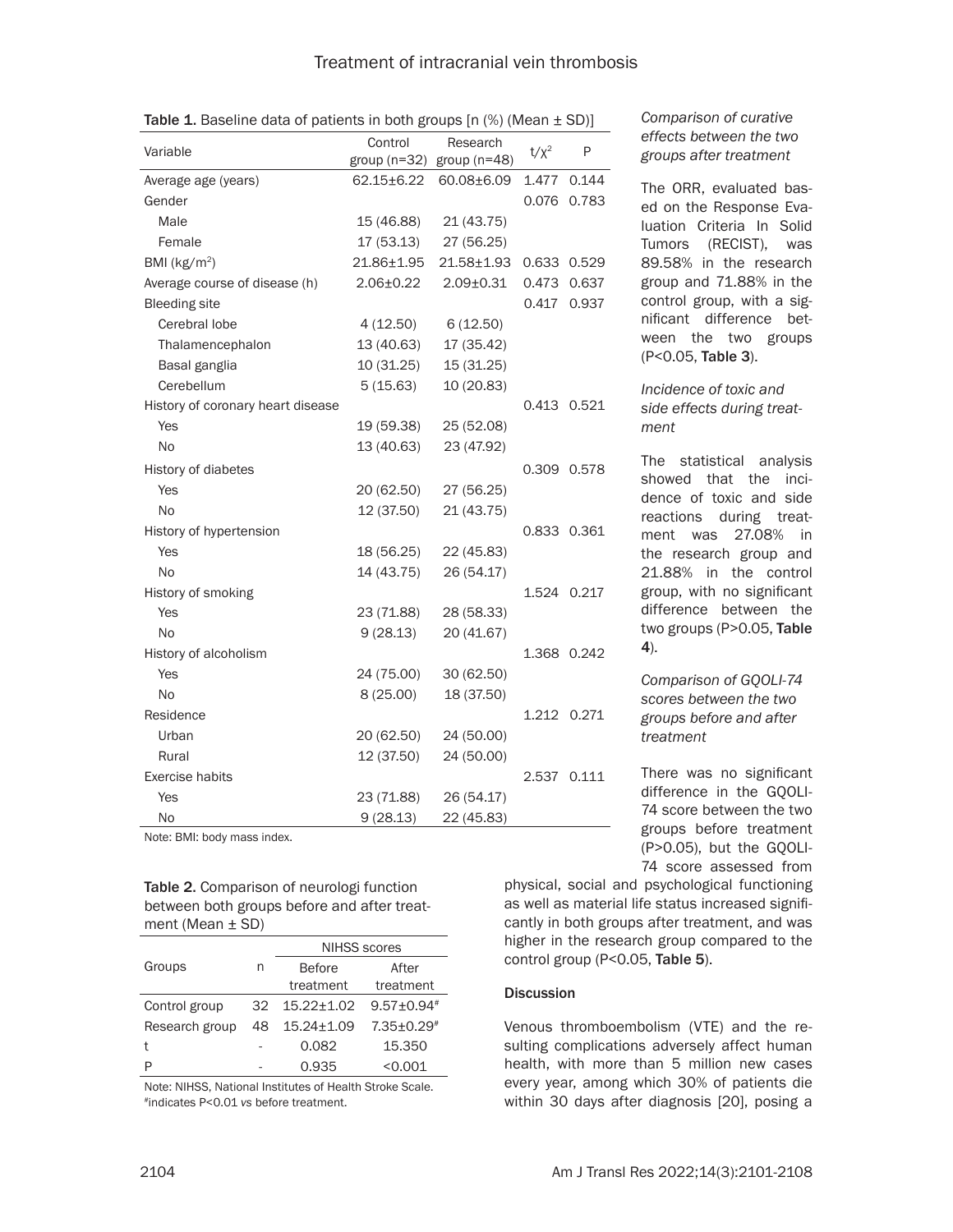

Figure 1. Comparison of the levels of coagulation factors between the two groups before and after treatment. A. Comparison of the expression of D-D between the two groups before and after treatment. B. Comparison of the expression of FIB between the two groups before and after treatment. Note: D-D: D-dimer; FIB: fibrinogen; \*indicates P<0.05 compared between the two groups; #indicates P<0.01 *vs* before treatment.



Figure 2. Comparison of the level of inflammatory factors between the two groups before and after treatment. A. Comparison of the expression of TNF-α between the two groups before and after treatment. B. Comparison of the expression of CRP between the two groups before and after treatment. Note: TNF-α: tumor necrosis factor-α; CRP: C-reactive protein; \*indicates P<0.05 compared between the two groups; #indicates P<0.01 *vs* before treatment.

Table 3. Comparison of curative effects between both groups after treatment (Mean ± SD)

| Group                                             | n | Markedly<br>effective    | Effective            | Ineffective | Overall<br>response rate |
|---------------------------------------------------|---|--------------------------|----------------------|-------------|--------------------------|
| Control group                                     |   | $32 \quad 8(25.00)$      | 15 (46.88) 9 (28.13) |             | 23 (71.88)               |
| Research group 48 25 (52.08) 18 (37.50) 5 (10.42) |   |                          |                      |             | 43 (89.58)               |
| $X^2$                                             |   |                          |                      |             | 4.170                    |
| p                                                 | - | $\overline{\phantom{a}}$ |                      |             | 0.041                    |

grave threat to people's health and life safety [21]. Therefore, it is particularly important to study the disease deeply and propose scientific and standardized treatment schemes to help patients relieve clinical symptoms, hinder disease progression and improve the curative effect.

In this study, LMWH combined with HBO was used to treat patients with ICVT, and it was found that the neurological function of patients was significantly improved after treatment. ICVT can cause ischemia, hypoxia, necrosis of brain tissue cells in patients, resulting in corresponding neurological deficits and other symptoms [22]. Liu et al. [23] showed that LMWH can inhibit neuronal apoptosis and improve the growth performance of neurites, thus playing a neuroprotective role in cerebral ischemia-reperfusion injury. In addition, Chang et al. [24] reported that HBO therapy can protect rats from cerebral artery occlusion by enhancing the viability of neurons and the antioxidant defense system. All the above studies have confirmed that combined therapy has a beneficial effect on improving the neurological function of patients with ICVT. Evidence has shown that the occurrence of ICVT is closely associated with the abnormalities of coagulation and fibrinolysis system; the larger the area of ICVT is, the higher the D-D content will be, and the more serious the nerve function will be damaged [25]. This doseeffect relationship between D-D level and the degree of neurological impairment suggests that the hypercoagulation process is consistently stronger than the fibrinolytic

process in patients, which leads to the hindered dissolving of thrombosis, and even the formation of new thrombosis [26]. LMWH has been confirmed to have a beneficial effect on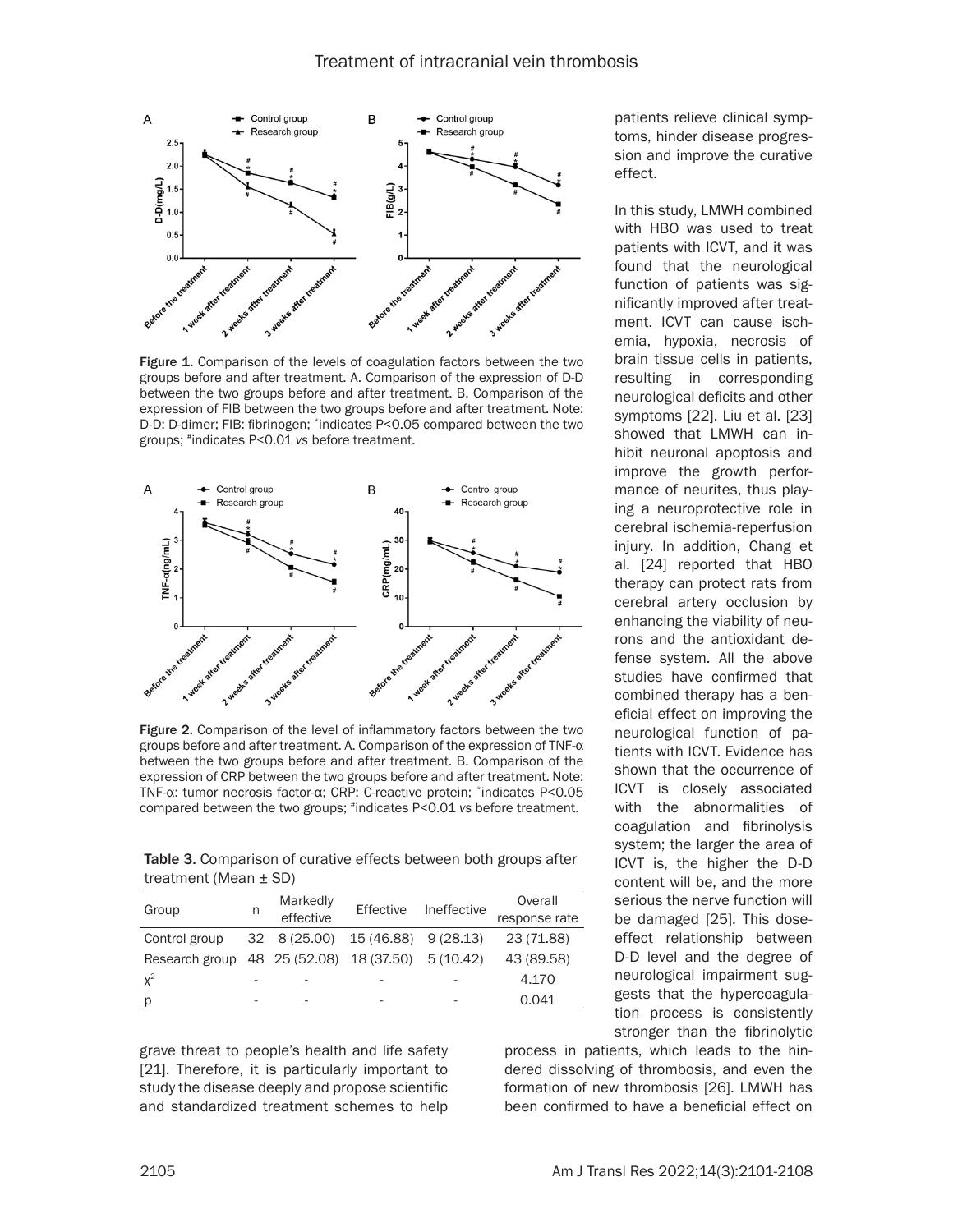| Group          |    | Anaemia | Hemorrhage | Contusion | Nausea                   | Total incidence (%) |
|----------------|----|---------|------------|-----------|--------------------------|---------------------|
| Control group  | 32 | 2(6.25) | 1(3.13)    | 1(3.13)   | 3(9.38)                  | 7(21.88)            |
| Research group | 48 | 4(8,33) | 3(6.25)    | 2(4.17)   | 4(8.33)                  | 13 (27.08)          |
| $X^2$          |    | ۰       |            | -         | $\overline{\phantom{a}}$ | 0.278               |
| <sup>D</sup>   |    | -       |            |           | $\overline{\phantom{a}}$ | 0.598               |

Table 4. Incidence of toxic and side effects in both groups during treatment [n (%)]

Table 5. Comparison of GOOLI-74 scores between both groups before and after treatment (mean  $\pm$ SD)

|                |     |               | Physical functioning |            | Social functioning          |                | Psychological function | Material life state |                 |
|----------------|-----|---------------|----------------------|------------|-----------------------------|----------------|------------------------|---------------------|-----------------|
| Group          | n   | <b>Before</b> | After                | Before     | After                       | Before         | After                  | <b>Before</b>       | After           |
|                |     | treatment     | treatment            | treatment  | treatment                   | treatment      | treatment              | treatment           | treatment       |
| Control group  | 32  | 49.06+4.15    | $55.31 + 5.11$ #     | 49.23+4.25 | 55.72±5.35#                 | $51.37 + 5.02$ | 58.16+5.27#            | $49.25 + 4.14$      | 55.39+5.05#     |
| Research group | 48  | 48.87±4.23    | 66.32±6.27*          | 48.67+4.19 | $63.27 + 6.14$ <sup>#</sup> | $51.29 + 5.19$ | 67.59+6.04#            | 49.79+4.29          | $61.43 + 6.16*$ |
|                |     | 0.198         | 8.266                | 0.582      | 5.666                       | 0.068          | 7.191                  | 0.559               | 4.607           |
| P              | . . | 0.843         | < 0.001              | 0.562      | < 0.001                     | 0.946          | < 0.001                | 0.578               | < 0.001         |

Note: GQOLI-74: Generic Quality of Life Inventory-74; #indicates P<0.01 *vs* before treatment.

the prevention of thrombosis, which can not only improve coagulation dysfunction, but also reduce the risk of death caused by thrombosis events [27]. The results of this study showed lower D-D and FIB levels in the research group at 1, 2 and 3 weeks after treatment, suggesting that LMWH combined with HBO therapy can not only reduce FIB and D-D in blood, alleviate ICVT, but also effectively lower the neurological function score, indicating that the combined therapy has obvious anticoagulant and defibrination effects.

When the brain tissue is injured, the level of CRP increases greatly to aggravate brain injury, while TNF-α is directly proportional to the degree of injury [28]. Around the hematoma of early ICVT, nerve cells and local vascular tissues are destroyed, which can induce a variety of serious reactions and produce a large amount of TNF-α. Therefore, TNF-α and CRP can be used as vital cytokines to reflect the degree of disease activity in patients with ICVT [29, 30]. Zheng et al. [31] showed that LMWH can significantly inhibit the secretion of TNF-α and CRP to alleviate the inflammatory response of patients. The study of Mulawarmanti et al. [32] also confirmed that HBO can inhibit the serum CRP level of diabetic rats, thus reducing the inflammatory state associated with periodontitis. Similarly, this study found that the levels of TNF-α and CRP in the research group were lower than those in the control group at 1, 2 and 3 weeks after treatment. This shows that the combined therapy can

effectively reduce the inflammatory reaction in patients with ICVT, thus playing an effective role in anti-embolism treatment. Studies have shown that compared with UFH, LMWH can not only prevent thromboembolism after traumatic brain injury, but also significantly improve the survival rate of patients [33]. Similarly, this study determined a significantly higher ORR in the research group, while there was no significant difference in the total incidence of toxic and side effects between the two groups, indicating that the combined therapy can greatly improve the curative effect of patients without causing obvious toxicity. Cerebral artery disease is one of the main causes of global disability and death. For decades, brain injury caused by cerebral artery disease has always been the focus of scientific research. ICVT also causes a serious impact on patients' QoL [34]. In this study, the QoL of patients with ICVT was more significantly improved after intervention with LMWH combined with HBO compared to the control group, as the QoL assessed by the GQOLI-74 from the domains of physical, social, and psychological functioning as well as the material life status elevated more significantly. This shows that LMWH combined with HBO intervention has a favorable curative effect and can improve the QoL of patients.

There are some deficiencies in this study. First, animal experiments haven't been done to explore the protective effect of combination therapy on ICVT, by which the underlying mechanism could be further understood. Second, the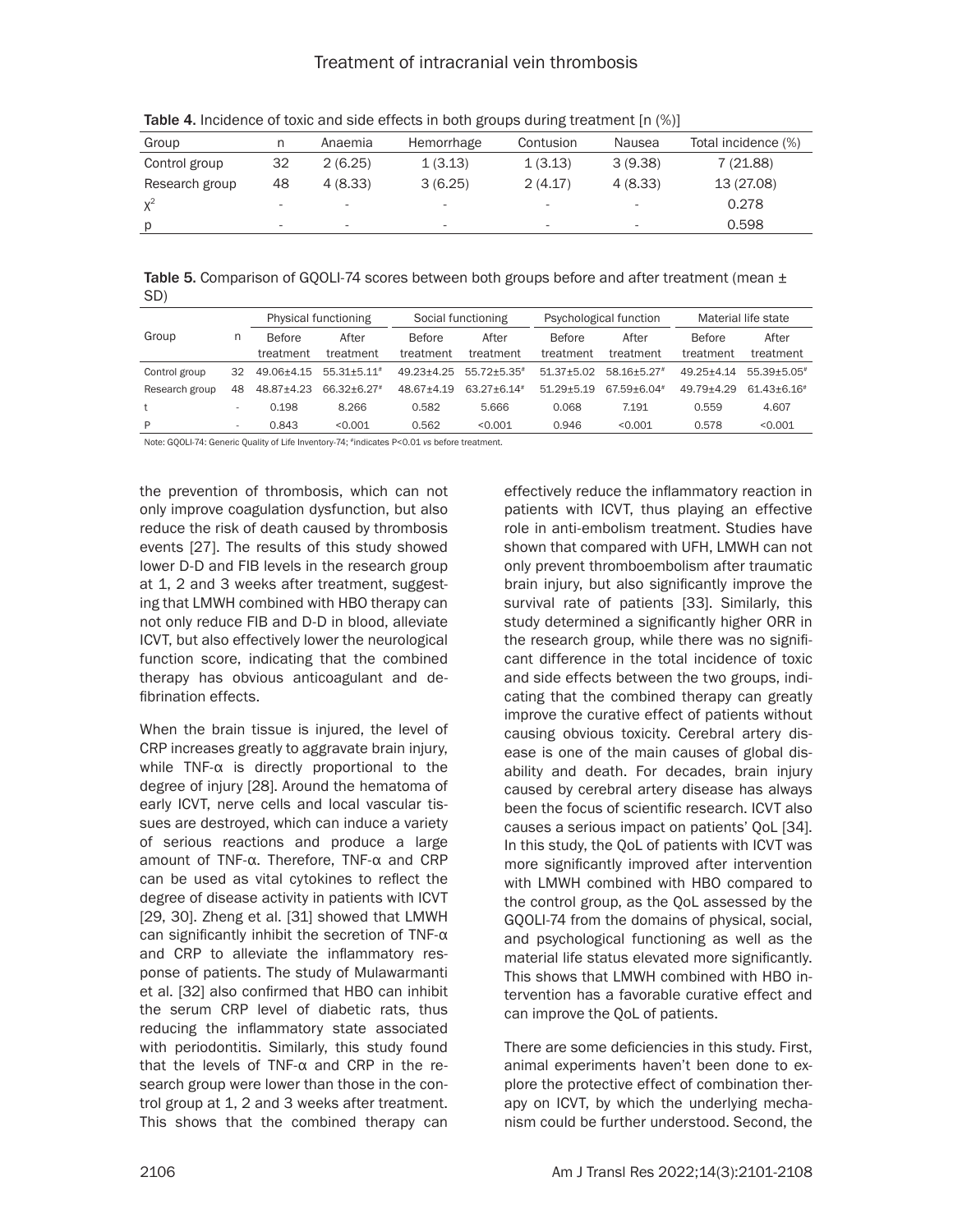long-term efficacy has not yet been explored. Third, the relevant factors that affect the curative efficacy can be investigated from the molecular level. Finally, the sample size can be expanded to further improve the accuracy of the test results. We will address these limitations in future studies to improve our research.

In conclusion, LMWH combined with HBO can significantly improve the clinical efficacy and neurologic function of ICVT patients, and reduce the levels of D-D, FIB, and inflammatory factors.

# Acknowledgements

Scientific Research Project at Department level in Hebei Province (Ref.: 20200262).

# Disclosure of conflict of interest

None.

Address correspondence to: Yan-Qing Liu, Department of Neurosurgery, The No. 2 Hospital of Baoding, No. 338 Dongfeng West Road, Baoding 071051, Hebei, China. Tel: +86-0312-3099739; E-mail: [liuyanqingbd@163.com](mailto:liuyanqingbd@163.com)

# References

- [1] Salottolo K, Wagner J, Frei DF, Loy D, Bellon RJ, McCarthy K, Jensen J, Fanale C and Bar-Or D. Epidemiology, endovascular treatment, and prognosis of cerebral venous thrombosis: us center study of 152 patients. J Am Heart Assoc 2017; 6: e005480.
- [2] Meng L, Zhang Q, Han Q, Sun X, Liu Y and Huang X. Embryonic cervical rhabdomyosarcoma complicated with uterine inversion with cerebral venous sinus thrombosis as the first symptom: a case report and literature review. J Int Med Res 2021; 49: 3000605211031776.
- [3] Turay S, Kabakus N, Hanci F, Tunclar A and Hizal M. Cause or consequence: the relationship between cerebral venous thrombosis and idiopathic intracranial hypertension. Neurologist 2019; 24: 155-160.
- [4] Witkowski M, Witkowski M, Friebel J, Buffa JA, Li XS, Wang Z, Sangwan N, Li L, DiDonato JA, Tizian C, Haghikia A, Kirchhofer D, Mach F, Raber L, Matter CM, Tang WHW, Landmesser U, Luscher TF, Rauch U and Hazen SL. Vascular endothelial tissue factor contributes to trimethylamine N-oxide-enhanced arterial thrombosis. Cardiovasc Res 2021; [Epub ahead of print].
- [5] Zhao X, Tao HP, Wang C, Hu FR and Pan QY. Changes of anti-beta2 glycoprotein I antibody IgA/G/M, platelet aggregation rate, plasma fibrinogen and D-dimer in guiding venous thrombosis during pregnancy. Eur Rev Med Pharmacol Sci 2021; 25: 591-597.
- [6] Fu Y, Liu Y, Jin Y and Jiang H. Value of coagulation and fibrinolysis biomarker in lung cancer patients with thromboembolism. Zhongguo Fei Ai Za Zhi 2018; 21: 583-587.
- [7] Shujun W, Huijie Z, Xia B and Hongjian W. Cerebral venous sinus thrombosis in patients with inflammatory bowel disease: a retrospective study. Sci Rep 2021; 11: 17004.
- [8] de Valck L, Defelippe VM and Bouwman N. Cerebral venous sinus thrombosis: a complication of nitrous oxide abuse. BMJ Case Rep 2021; 14: e244478.
- [9] Bertolaccini CM, Prazak AMB, Goodwin IA, Kwok A, Mendenhall SD, Rockwell WB, Agarwal J and Pannucci CJ. Prevention of venous thromboembolism in microvascular surgery patients using weight-based unfractionated heparin infusions. J Reconstr Microsurg 2021; [Epub ahead of print].
- [10] Lin PT, Wang SH and Chi CC. Low molecular weight heparin for prevention of microvascular occlusion in digital replantation. Cochrane Database Syst Rev 2020; 4: CD009894.
- [11] Song H, Men H, Song C, Feng H, Tan H and Zuo S. Low-molecular-weight heparin reduces the formation of lower limb deep venous thrombosis in patients with hypertensive intracerebral hemorrhage. Am J Transl Res 2021; 13: 10509-10516.
- [12] Zhang L, Kong YH, Wang DW, Li KT and Yu HP. Anticoagulant management by low-dose of low molecular weight heparin in patients with nonvalvular atrial fibrillation following hemorrhagic transformation and complicated with venous thrombosis: five case reports and literature review. Medicine (Baltimore) 2021; 100: e24189.
- [13] Wang WJ, Ding JS, Sun Q, Xu X and Chen G. Role of hyperbaric oxygen in glioma: a narrative review. Med Gas Res 2022; 12: 1-5.
- [14] Lundborg M, Helseth E, Josefsen R, Braathen M, Skogen K and Ramm-Pettersen J. Hyperbaric oxygen therapy of air embolus in the cerebral venous sinuses after intracranial surgery: a case report. Acta Neurochir (Wien) 2018; 160: 1401-1405.
- [15] Leung JK and Lam RP. Hyperbaric oxygen therapy: its use in medical emergencies and its development in Hong Kong. Hong Kong Med J 2018; 24: 191-199.
- [16] Murumkar V, Goyal S, Priyadarshini Baishya P, Peer S, Lanka V, Kulanthaivelu K, Saini J, Raghavendra K, Varun Reddy Y and Dattatraya